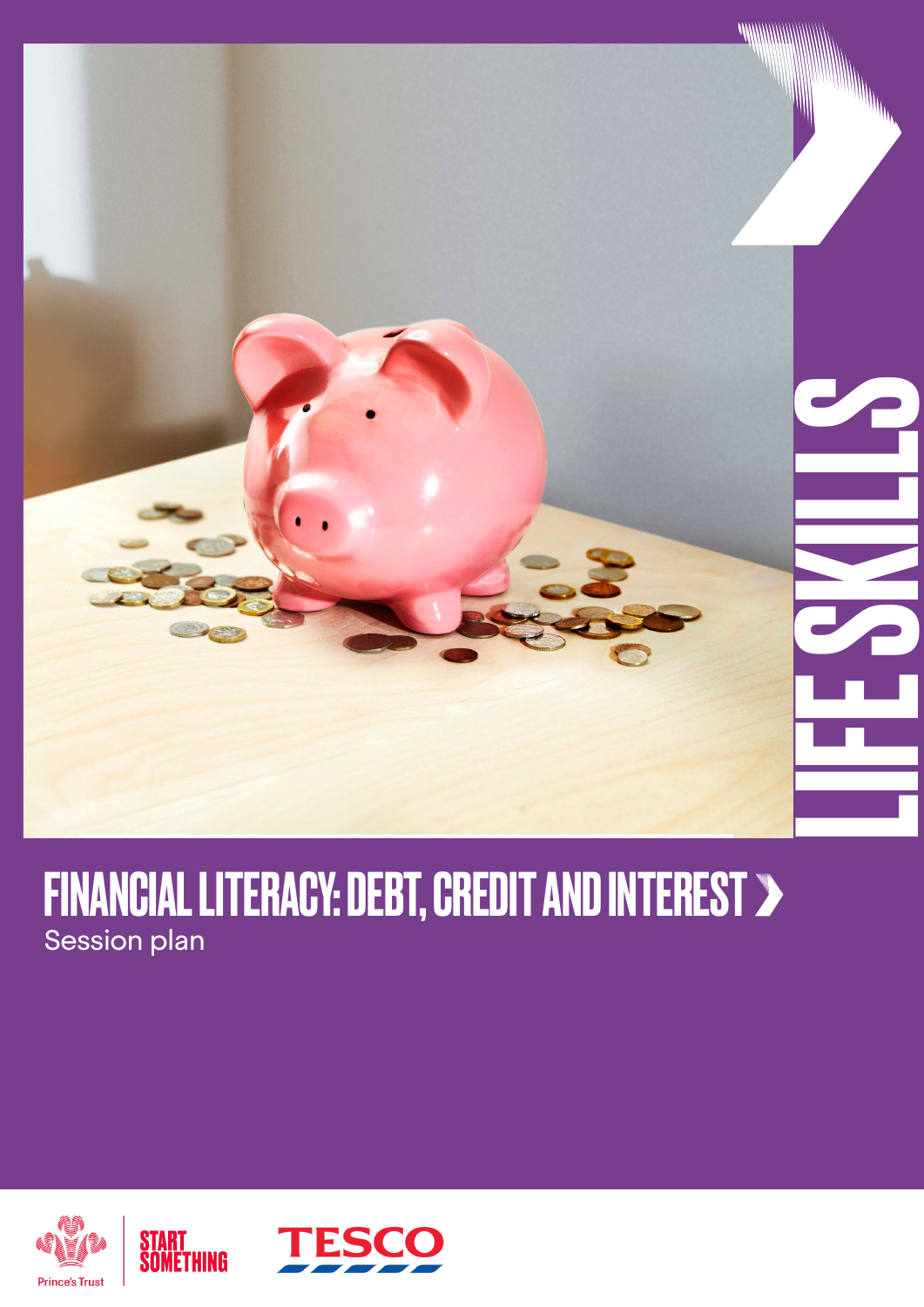### AT A GLANCE >

This session will help young people to understand key terms related to saving and borrowing money. They will explore credit, debt and interest, through relatable scenarios and engaging activities.

This session has been made in partnership with Tesco.



#### CURRICULUM LINKS

 $\checkmark$  PSHE and citizenship: Financial choices



#### LLN OPPORTUNITIES

- Speak in/in front of a group
- $\vee$  Read and understand case studies
- $\checkmark$  Explain the difference between debt and credit



#### MATERIALS

- Financial literacy PowerPoint presentation
- $\vee$  Computers with internet access (optional)
- $\checkmark$  Scenarios worksheet
- $\vee$  Agony column worksheet (optional)
- $\vee$  Resources listed on page 10

### LEARNING OUTCOMES

- $\vee$  Understand what debt, interest rate and credit score mean
- $\checkmark$  Understand the implications of being in debt
- $\checkmark$  Know what a financially healthy attitude is

### **ACTIVITIES >**

|                               |               | PAGE      |
|-------------------------------|---------------|-----------|
| <b>Icebreaker</b>             | 5-10 minutes  | 03        |
| Debt and credit               | 10 minutes    | <u>04</u> |
| <b>Everyday situations</b>    | 10 minutes    | 05        |
| Optional: Money personalities | 10-15 minutes | 07        |
| Scenarios                     | 10 minutes    | 08        |
| Credit and debt: The impacts  | 10 minutes    | <u>09</u> |
| Be a finance expert!          | Dependent     | <u>10</u> |
| Wrap up                       | 5-10 minutes  | 11        |



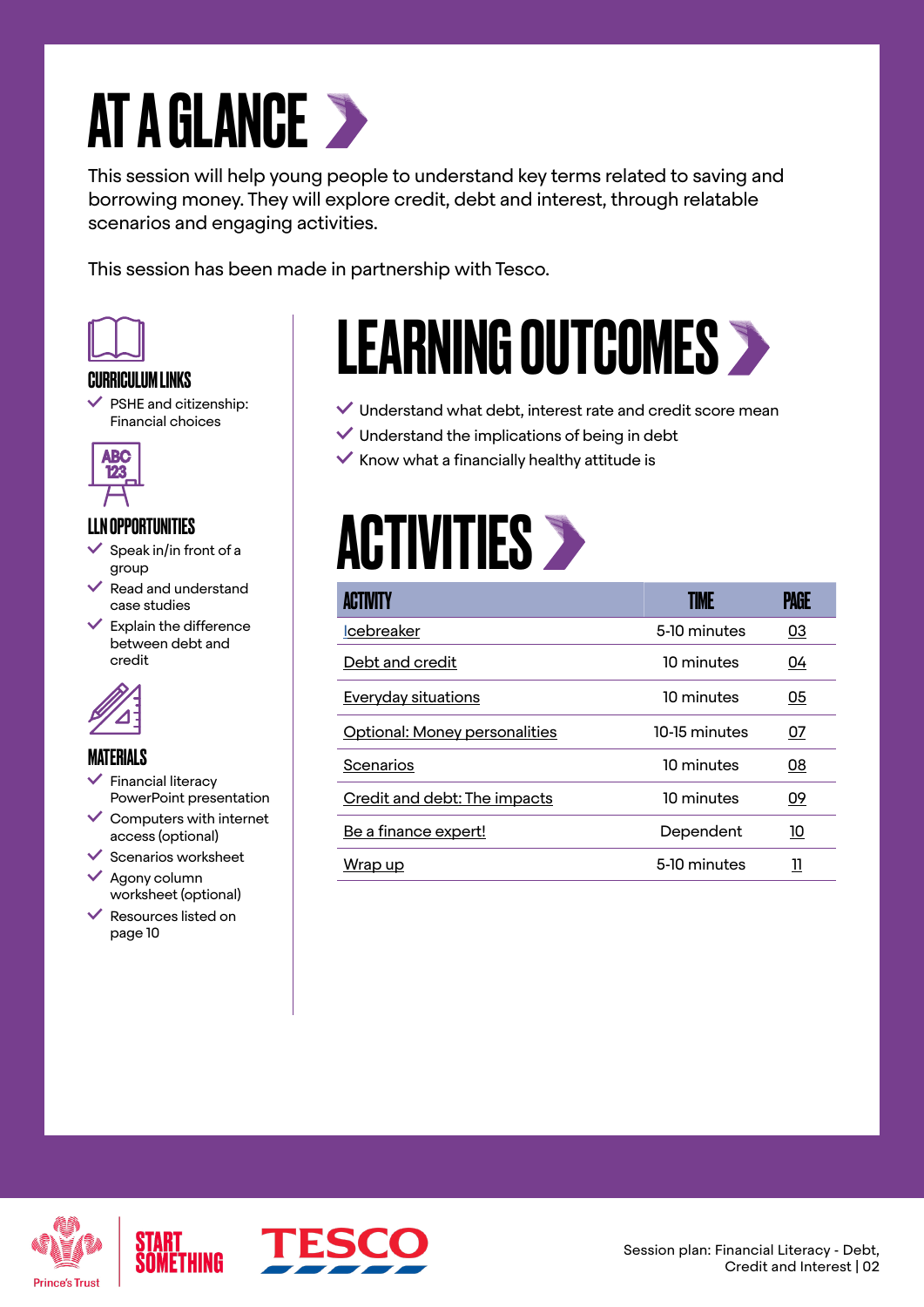### <span id="page-2-0"></span>ICEBREAKER



TIME REQUIRED 5-10 minutes



MATERIALS Financial literacy PowerPoint presentation

### **ACTIVITY STEPS >**

- 1. Explain to the learners that in this session you will start to explore money management.
- 2. Begin by exploring your learners' attitudes towards money. Establish a safe space for sharing: make sure the group feel confident that they can share their views and opinions without judgement or comments from others.
- 3. Display the questions on slides 2-4 of the Financial literacy PowerPoint presentation. Read through the questions and ask the learners to decide which option they would choose if they were in that situation.

This could be done through discussions in pairs or small groups, holding up a number with their fingers or open discussion.

4. Encourage the learners to share their opinions with the wider group. Discuss the responses as a group. Whatever the responses, remind them habits can be changed over time. This session will help them be better equipped to monitor and change habits in the future.

Suggested answers:

Scenario A - option 3. This promotes good saving habits as the trainers were obviously something you liked for you to make that initial purchase. Also, the price difference is minimal.

Scenario B - option 2. This promotes good saving habits and encourages you to understand how much money you have coming in versus your outgoings.

Scenario C - option 1. This helps minimise unnecessary/unwanted gifts and helps you achieve your target faster.





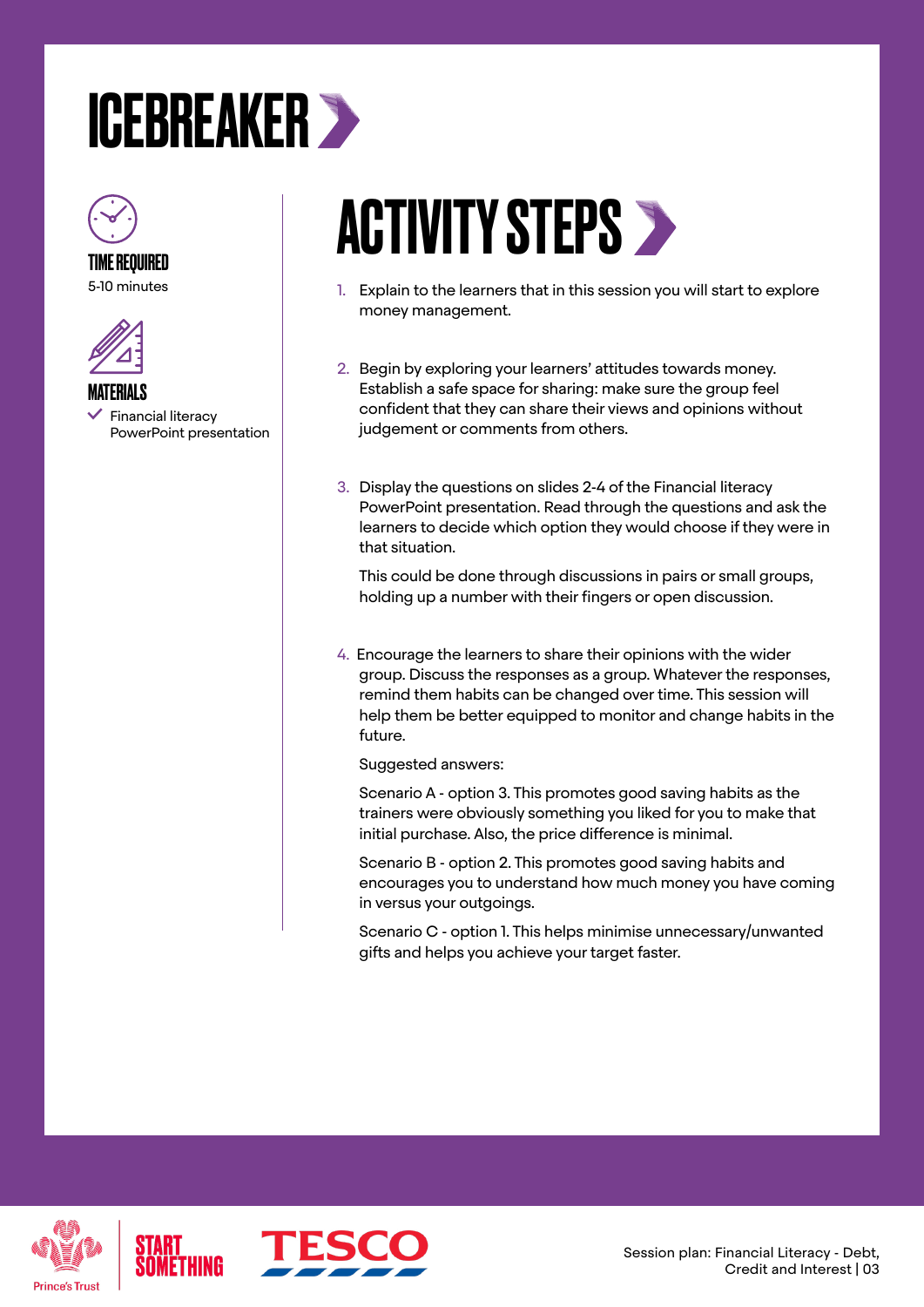# <span id="page-3-0"></span>DEBT AND CREDIT >



TIME REQUIRED





MATERIALS

 Financial literacy PowerPoint presentation  $\checkmark$  Flipchart/whiteboard

### **ACTIVITY STEPS >**

- 1. You will introduce key terminology through exploring the words your learners associate with them. Show them slide 5 of the Financial literacy PowerPoint presentation, which has a word cloud for 'debt'.
- 2. Using the word cloud and any prior knowledge they may have, encourage the learners to discuss with a partner what they think being in debt means. Ask learners to share their thoughts and ensure they have a good understanding of what 'debt' means before moving on to the next activity.

#### SUGGESTED DEFINITIONS:

If you are in debt or get into debt, you owe money, usually to a bank or business/organisation. Casual debt is when you owe money to friends and/or family.

Debt relates to money borrowed from someone else, which would need to be repaid normally with interest added (a charge for borrowing money).

- 3. Ask the learners to consider what 'credit' means now that they understand what 'debt' means. They could create word clouds or spider diagrams in pairs, with the words they think might be linked to 'credit'.
- 4. Encourage the group to share some of the words from their word clouds or spider diagrams. Explain that:
	- Credit is an amount of money paid into your account and can be abbreviated to 'CR'. CR is written on bank statements next to payments into an account.
	- An account with money in it is 'in credit' and would have CR written after its balance on a bank statement.

#### ADVISER GUIDANCE

Some of your learners may feel uncomfortable discussing debt and money. Make sure you are sensitive to the potential that they or their families may be experiencing debt.

You may want to remind them to talk to a trusted adult if they are concerned about anything. You could also direct them to services such as Citizens Advice, StepChange or National Debtline. All of which are discussed in the Financial Services session.



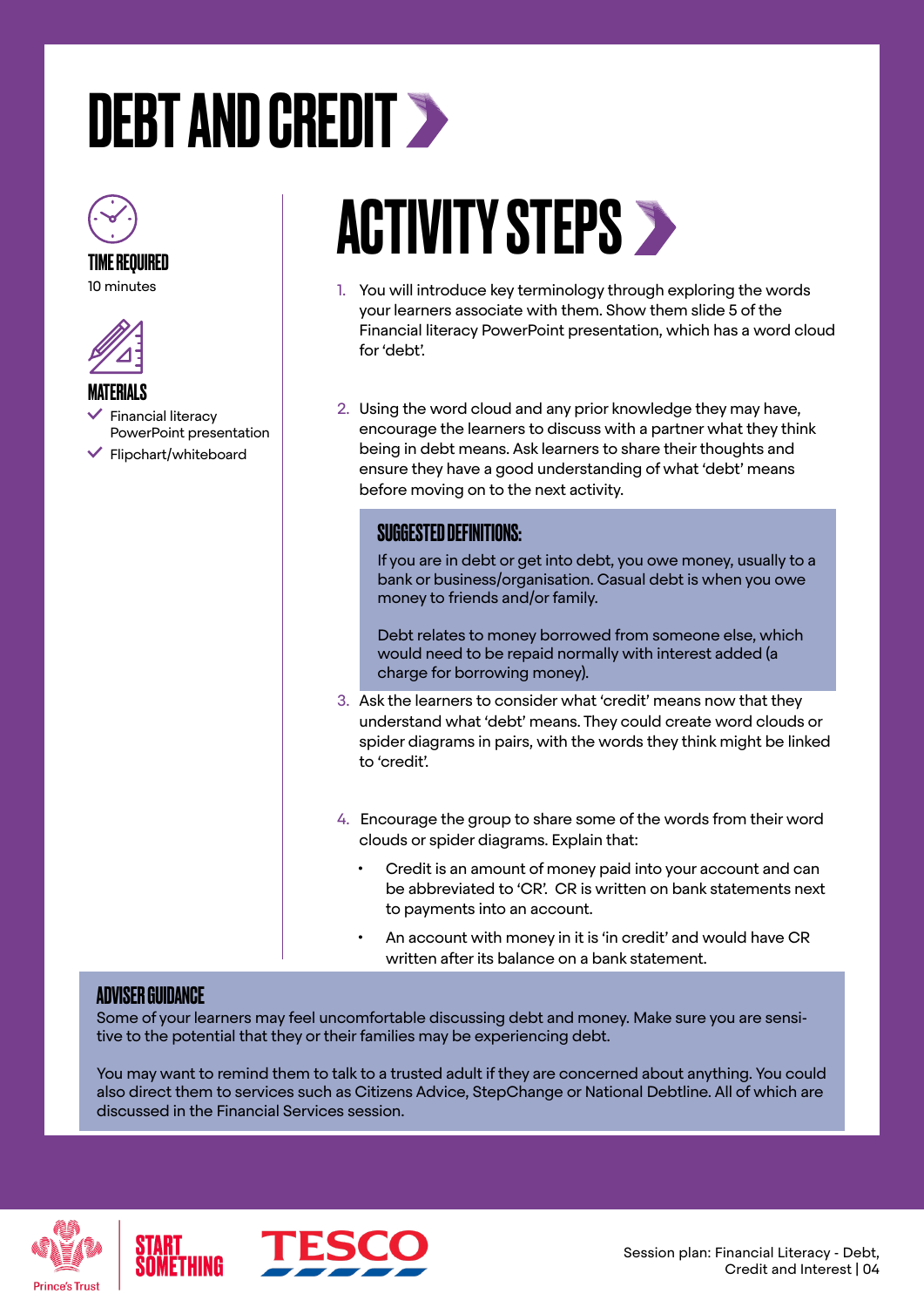## <span id="page-4-0"></span>EVERYDAY SITUATIONS



# **ACTIVITY STEPS >**

- 1. In pairs, ask the learners to write down or discuss examples of everyday situations where the average person experiences credit or debt.
- 2. Before the learners start this, you may want to explain that although debt commonly has a negative connotation, there are times/examples when debt can be seen in a positive way, e.g. when buying a house.

For the average person it would be very difficult to save up the amount of money to buy a house and getting a mortgage would be the only solution. This would be seen as "good debt". By proving you can pay back this "good debt", banks are more likely to lend you money in the future when you need it.

3. Encourage the learners to share their examples. Below are some suggested answers:

### DEBT EXAMPLES:

- When buying a house, most people need a mortgage unless they are a cash buyer
- When buying a car, most people will get a loan
- Borrowing money from a friend/family to pay for a celebration event/birthday party
- If going to university, most students get a student loan to help them pay for tuition fees, accommodation and living costs

#### CREDIT EXAMPLES:

- When returning an item of clothing and you don't want to buy anything else, you will get credit. You may either get your money back in full or a credit note. This is an IOU from the retailer for the value of the item you have returned. You can use this to purchase an item online/in the shop within the allotted time period (normally 12 months) that equates to the amount on the credit note.
- When people booked a holiday and the COVID-19 pandemic struck, the UK stopped all unnecessary travel abroad. Travel companies provided credit for anyone who had booked a holiday, to be used within a 12 month period.





Session plan: Financial Literacy - Debt, Credit and Interest | 05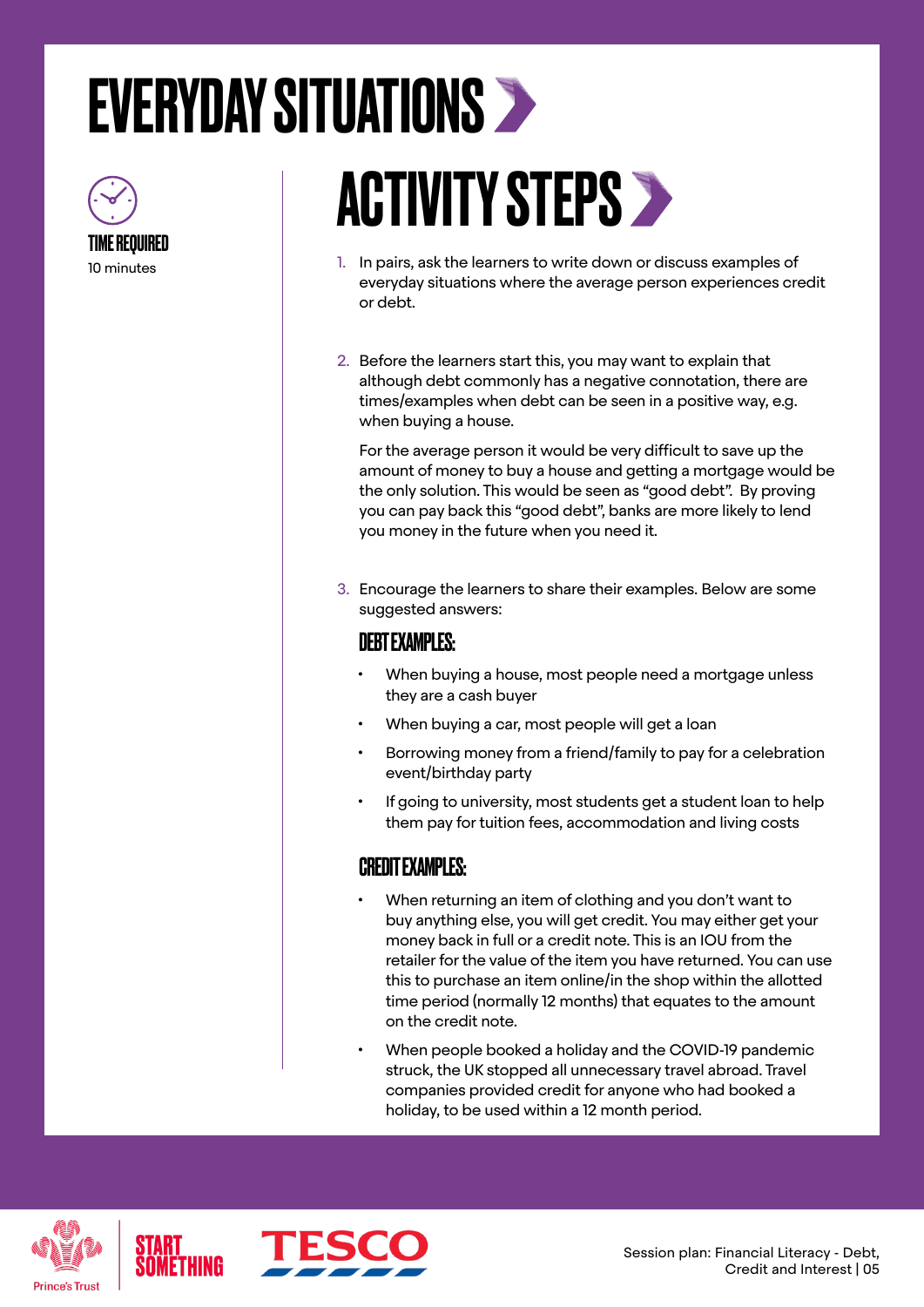### ADVISER GUIDANCE

You may also want to discuss credit scores after discussing the everyday situations of credit and debt. There will be an opportunity to explore credit scores later in the session, but this could be a good point to introduce the term for the first time.

You could explain that credit scores are scores (between 300 and 850) given to individuals. The scores are based on how much debt a person has, how well they have repaid previous loans, the number of accounts they have and other factors.

Lenders will see what credit score someone has before lending them money, e.g. for a mortgage.





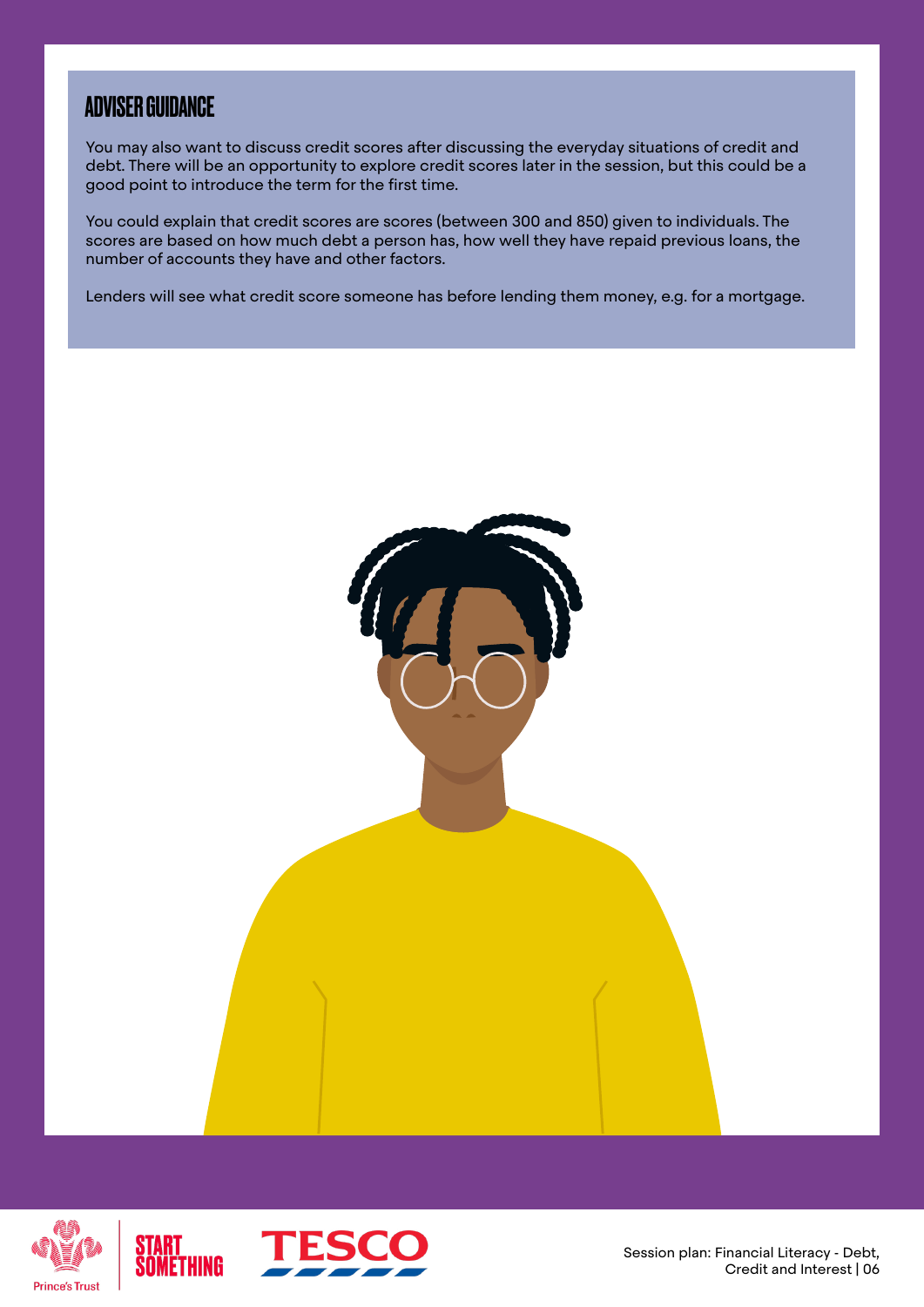### <span id="page-6-0"></span>OPTIONAL: MONEY PERSONALITIES



#### TIME REQUIRED

10-15 minutes



#### MATERIALS

 Computer with internet access

### ACTIVITY STEPS

1. Explain to the learners that everyone has different attitudes towards money. They can complete this online money personality quiz to see what their attitude is: [https://barclayslifeskills.com/i](https://barclayslifeskills.com/i-want-to-get-to-grips-with-money-and-fraud/school/money-personality-quiz/.  )[want-to-get-to-grips-with-money-and-fraud/school/money](https://barclayslifeskills.com/i-want-to-get-to-grips-with-money-and-fraud/school/money-personality-quiz/.  )[personality-quiz/.](https://barclayslifeskills.com/i-want-to-get-to-grips-with-money-and-fraud/school/money-personality-quiz/.  ) 

This can be done individually, in small groups or as a class, depending on the number of computers/devices your group has access to.

- 2. As a group, watch the 2 videos on the same page [\(https://](https://barclayslifeskills.com/i-want-to-get-to-grips-with-money-and-fraud/school/money-personality-quiz/) [barclayslifeskills.com/i-want-to-get-to-grips-with-money-and](https://barclayslifeskills.com/i-want-to-get-to-grips-with-money-and-fraud/school/money-personality-quiz/)[fraud/school/money-personality-quiz/](https://barclayslifeskills.com/i-want-to-get-to-grips-with-money-and-fraud/school/money-personality-quiz/)):
	- Sam Getting better with cash (1 minute 19 seconds)
	- Jo Looking after your money (1 minute 40 seconds)
- 3. After watching the videos, discuss what positive actions were mentioned. Suggested answers:

#### SAM:

- Works out how much he gets (£10 allowance and £15 paper round)
- Rents new releases of computer games instead of buying
- Uses the mobile banking app to keep up to date with his balance
- Plans his outgoings and savings
- Opts to take on jobs around the house for extra allowance and more paper rounds during the week to increase wages

#### JO:

- Has a goal (driving lessons)
- Works out how much her weekly allowance and part-time job bring in (£170pw)
- Creates a spend and save plan
- Looks online for discounts to save on full-price items when shopping (20% off price of trainers)
- Has a monthly savings goal (£70 per month)



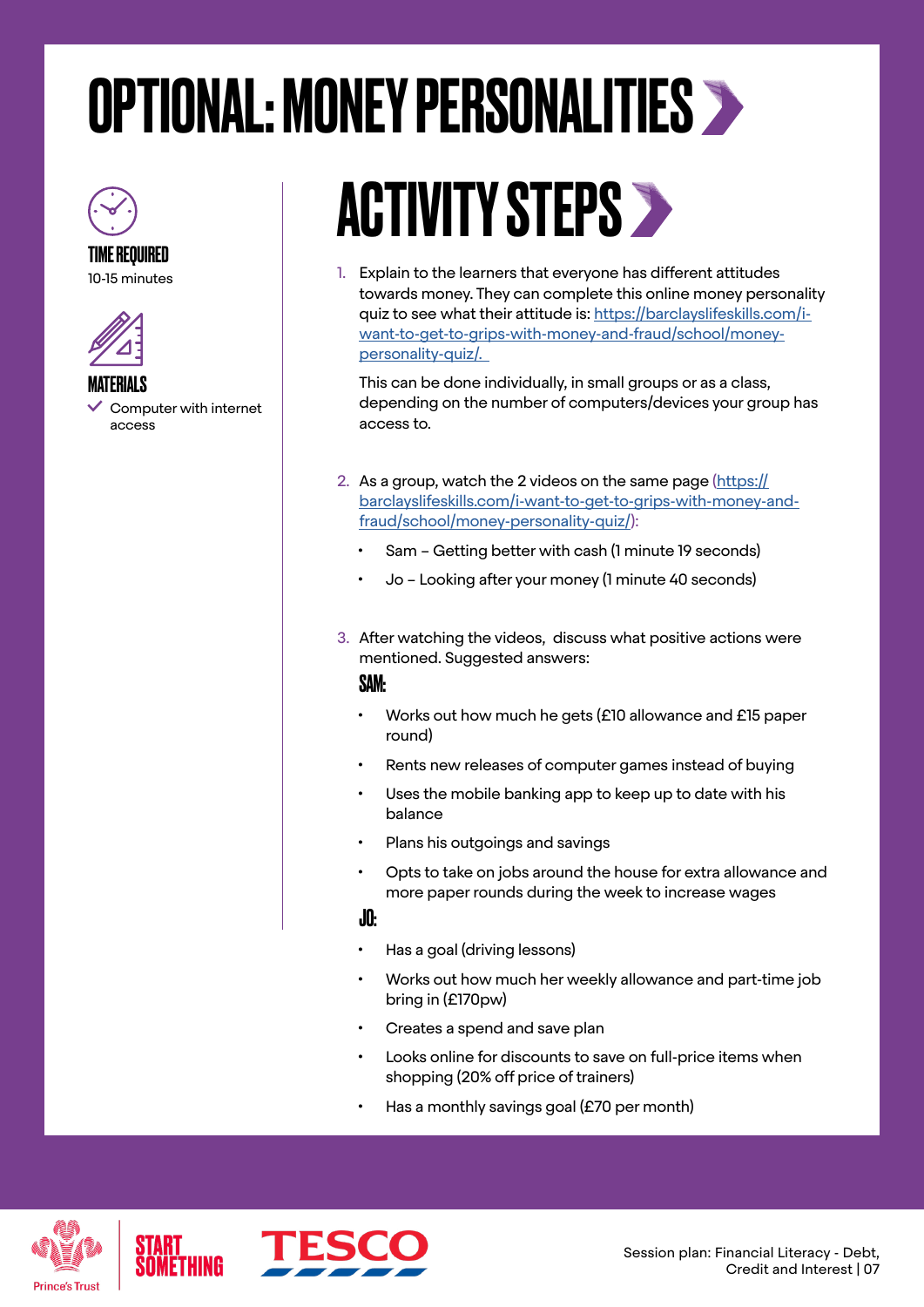### <span id="page-7-0"></span>**SCENARIOS >**



#### TIME REQUIRED

10 minutes



MATERIALS

 Scenarios worksheet Financial literacy PowerPoint presentation (optional)

### **ACTIVITY STEPS >**

- 1. If you did not complete the last activity: Money personalities, then have a short group discussion about positive steps people can take to have a healthy attitude towards money. See the suggested answers in step 3 on page 7.
- 2. Hand out the Scenarios worksheet. Encourage the learners to read through the two scenarios of Maz and Chris. Their task is to offer them advice on some positive changes they can make to have a healthier attitude towards money.

You may want to read through Maz's situation and offer her advice as a whole group before moving on to Chris' individually or in pairs, depending on the level of your learners.

3. Encourage the learners to share the suggestions they made for Maz and Chris to check their understanding. There are some suggested pieces of advice on the worksheets already - you could use these to judge whether the advice learners gave is along the same lines.

#### OPTIONAL EXTENSION

Depending on the time, age and requirements of your group, you could explore how they manage their own money. Start by showing them slide 6 of the Financial literacy presentation.

In pairs, learners should make a list of their outgoings and then categorise whether they are essential or not. They should discuss with their partner why they have categorised them in that way.

Next, they should write down 3 things on their list to buy in the next few weeks. Categorise them into 'Need' and 'Want'. Encourage them to discuss why they have categorised them in that way.

Remind your learners that:

- A 'need' is when you require something because it is essential or very important to your life.
- A 'want' is when you have a desire to own or do something but it's not completely essential.



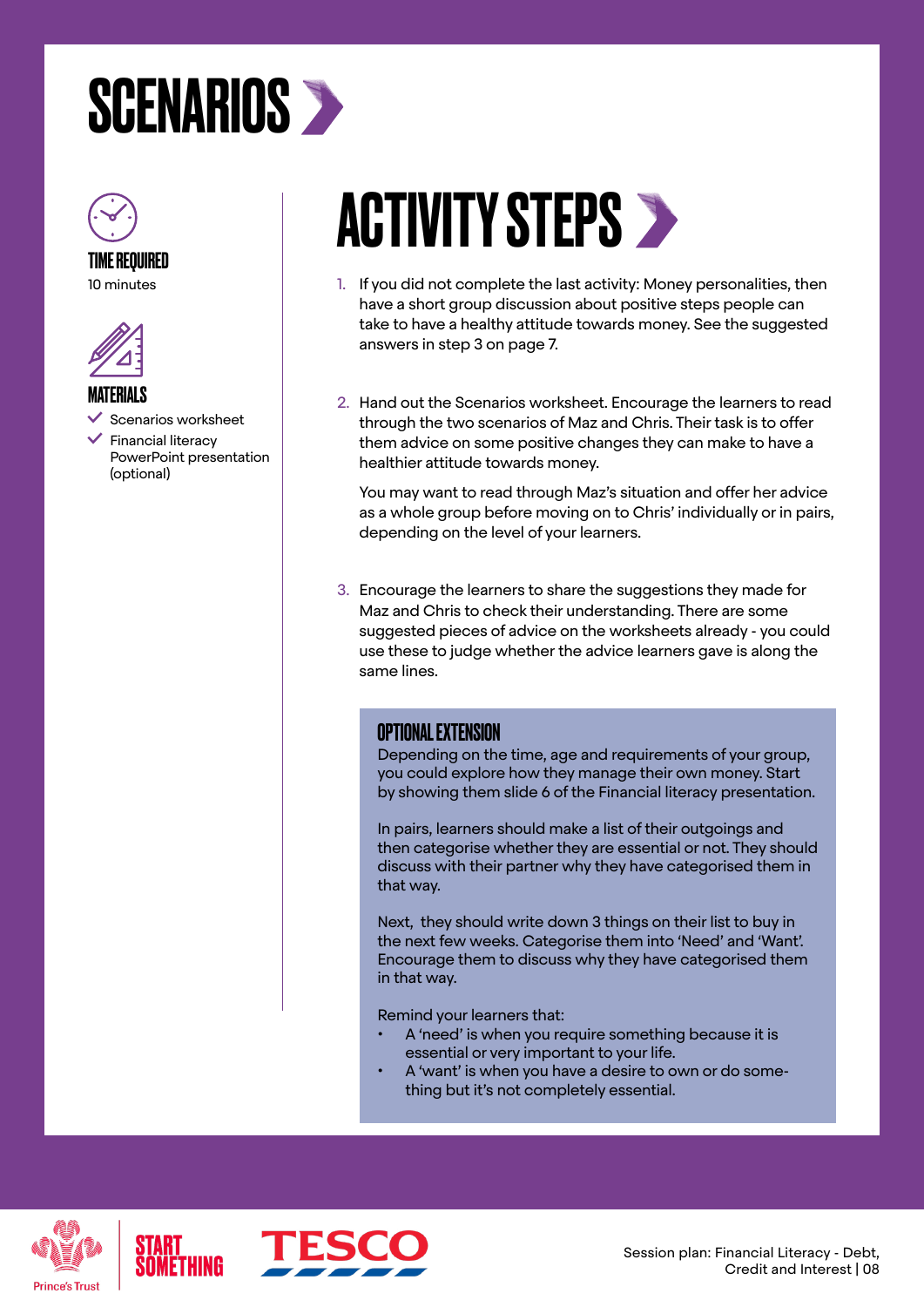### <span id="page-8-0"></span>CREDIT AND DEBT: THE IMPACTS

TIME REQUIRED

10 minutes



#### **MATFRIALS**

- Financial literacy PowerPoint presentation
- $\checkmark$  Computer with internet access (optional)

### ACTIVITY STEPS >

- 1. Explain to the group that you are now going to explore what impact credit and debt can have on people's lives.
- 2. Start by completing the short quiz on slide 7 of the Financial literacy presentation. If you did not explain credit score before, then use the explanation on page 6, before completing the quiz. Answers:
	- Q1. A missing a payment can have a negative impact on your future credit score, including loan/mortgage applications
	- Q2. A an overdraft is when you borrow from the bank. If you have no money in your account, you are then effectively borrowing from the bank, i.e. using an overdraft if you have set one up with them
	- Q3. All of them are correct your credit score is a record of your money habits
- 3. Ask the group if they know what the implications (negative impacts) are of being in debt and how it can affect people.
- 4. Show and talk through slides 8-9 of the presentation, which explains some of these implications.
- 5. Explain that debt is not something only reserved for some people. It can affect all of us regardless of whether we are already earning lots of money or are just starting to think about different jobs. Whether we are lawyers, teachers, students or do not have a job.

People have struggled over the centuries with situations such as poverty, extravagant lifestyles, addictions, like gambling, and not having an understanding of the basic principles of money. You could show them the story of Charles Dickens' father on slide 10.

#### OPTIONAL EXTENSION

Play the group this video: [https://www.youtube.com/](https://www.youtube.com/watch?v=waQpLMKmBqY&list=PLzJI8W1q5m7rIK701t2hVi1NY9MBUqAy6) [watch?v=waQpLMKmBqY&list=PLzJI8W1q5m7rIK701t2hVi-](https://www.youtube.com/watch?v=waQpLMKmBqY&list=PLzJI8W1q5m7rIK701t2hVi1NY9MBUqAy6)[1NY9MBUqAy6](https://www.youtube.com/watch?v=waQpLMKmBqY&list=PLzJI8W1q5m7rIK701t2hVi1NY9MBUqAy6) It shows young people discussing the highs and lows of earning, saving and spending money.



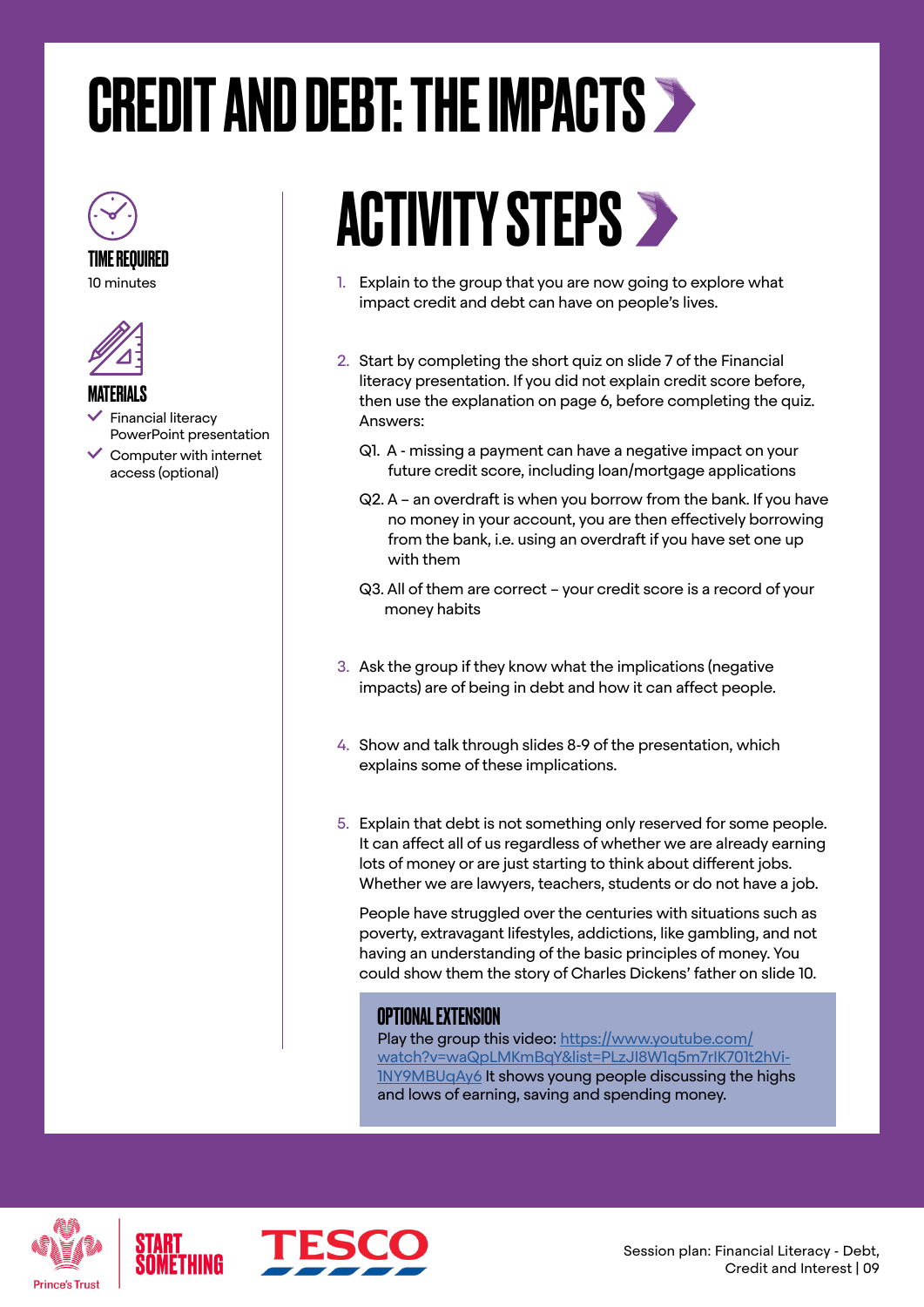## <span id="page-9-0"></span>BE A FINANCE EXPERT!



TIME REQUIRED Dependent



#### MATERIALS

- Computers with internet access (optional)
- $\vee$  Pens and paper for creating posters (optional)
- $\checkmark$  Video recording equipment (optional)

### **ACTIVITY STEPS >**

- 1. Tell the learners that throughout the session they have learnt about credit, debt, other associated terms and the impacts. They are now ready to help explain these terms to other people!
- 2. Explain to the group that they are going to create a fictional Instagram post or YouTube video that explains three key terms to other young people their age:
	- a. Debt
	- b. Interest rate
	- c. Credit score
- 3. Allow the learners time to go over their notes from today's session and/or do extra research to ensure that they are fully confident that they understand what these terms mean. If using the internet to research, make sure they are using reliable websites from sources, such as the Money Advice Service or a reputable bank.
- 4. Explain that they can make their Instagram post in the form of a poster or using the computers (PowerPoint presentations, etc.), depending on the resources you have available to you. If the learners want to make a 'YouTube video', then ensure they have suitable recording devices and the appropriate consent has been received from their parents/guardians and your setting.
- 5. Encourage the learners to be as creative as possible with their 'posts' and videos and to make sure that they clearly define the three terms.



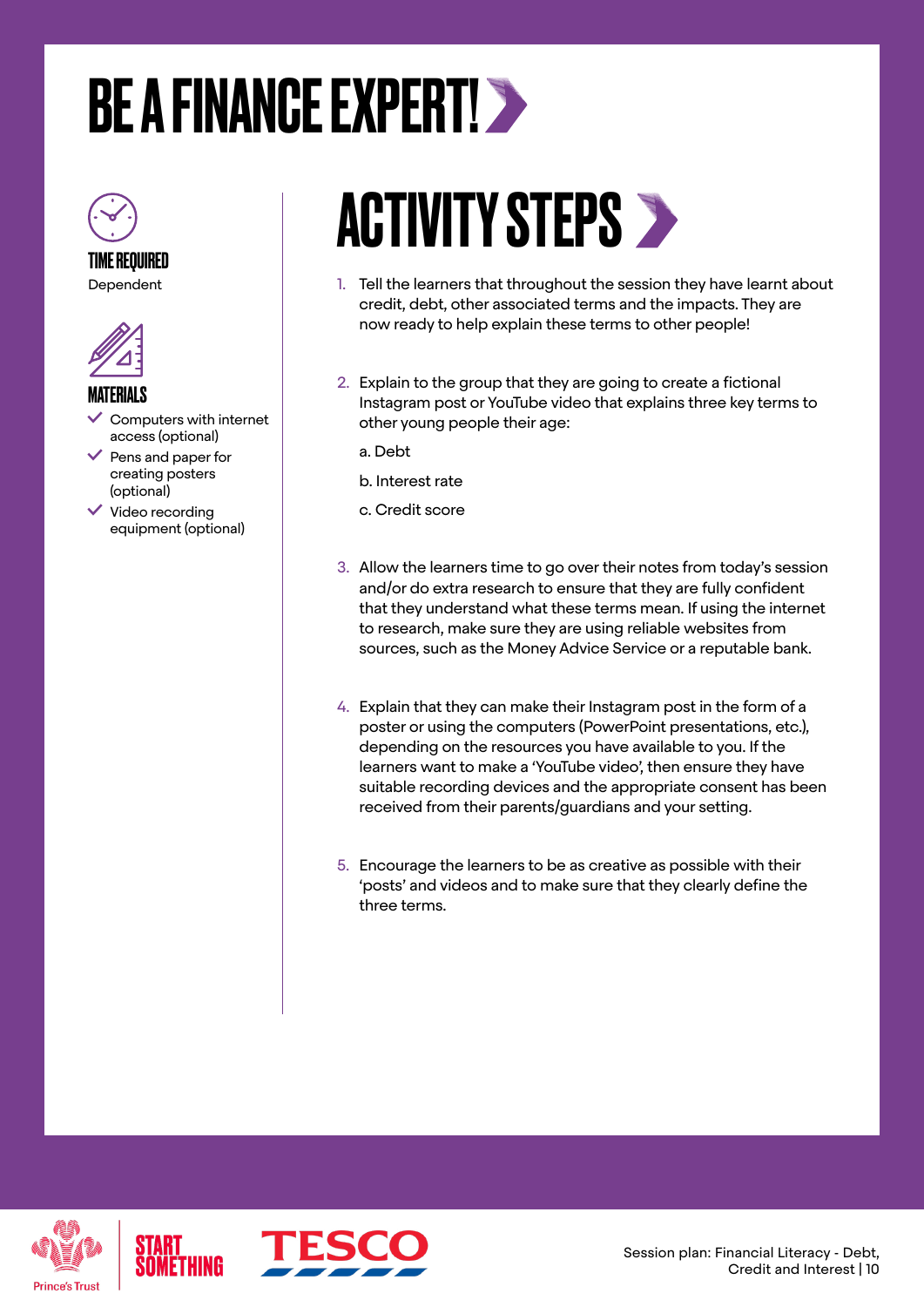<span id="page-10-0"></span>



### TIME REQUIRED

5-10 minutes



#### MATERIALS

- Financial literacy supporting PowerPoint presentation
- Agony column worksheet (optional)

### **ACTIVITY STEPS >**

- 1. To wrap up the session, remind the learners that someone is in debt if they have £X money coming in but they spend more than this amount even by a penny, because they do not have this money in their possession/account. If they have £X money coming in and they spend less than this amount, then they will be in credit.
- 2. Do a final check of learners' understanding by completing the quiz on slide 11 of the supporting presentation. Answers:

1. Credit - as you have a total of £20 in your account and the spend would be £18.80

2. Credit - as you have £55 in total to spend and the present would cost £54.99, including postage and packing

3. Debt - as you only had £9 and you overspent at the restaurant by £3.60. You borrowed money from your friend, which will have to be repaid.

- 3. End the session by running through some final tips:
	- The basic principles of staying in credit mean that you do not spend more than you have. If you do spend more, then you get into debt.
	- Having control on your spending will help you to identify whether something is essential or not – do you really need it or do you want it - is it something nice to have?
	- Knowing how much money you have coming in at what time of the week/month, as well as noting all your essential outgoings, will really help you to understand how much you have for all the "nice-to-haves".

Ask the group if anyone else has any final tips to add.